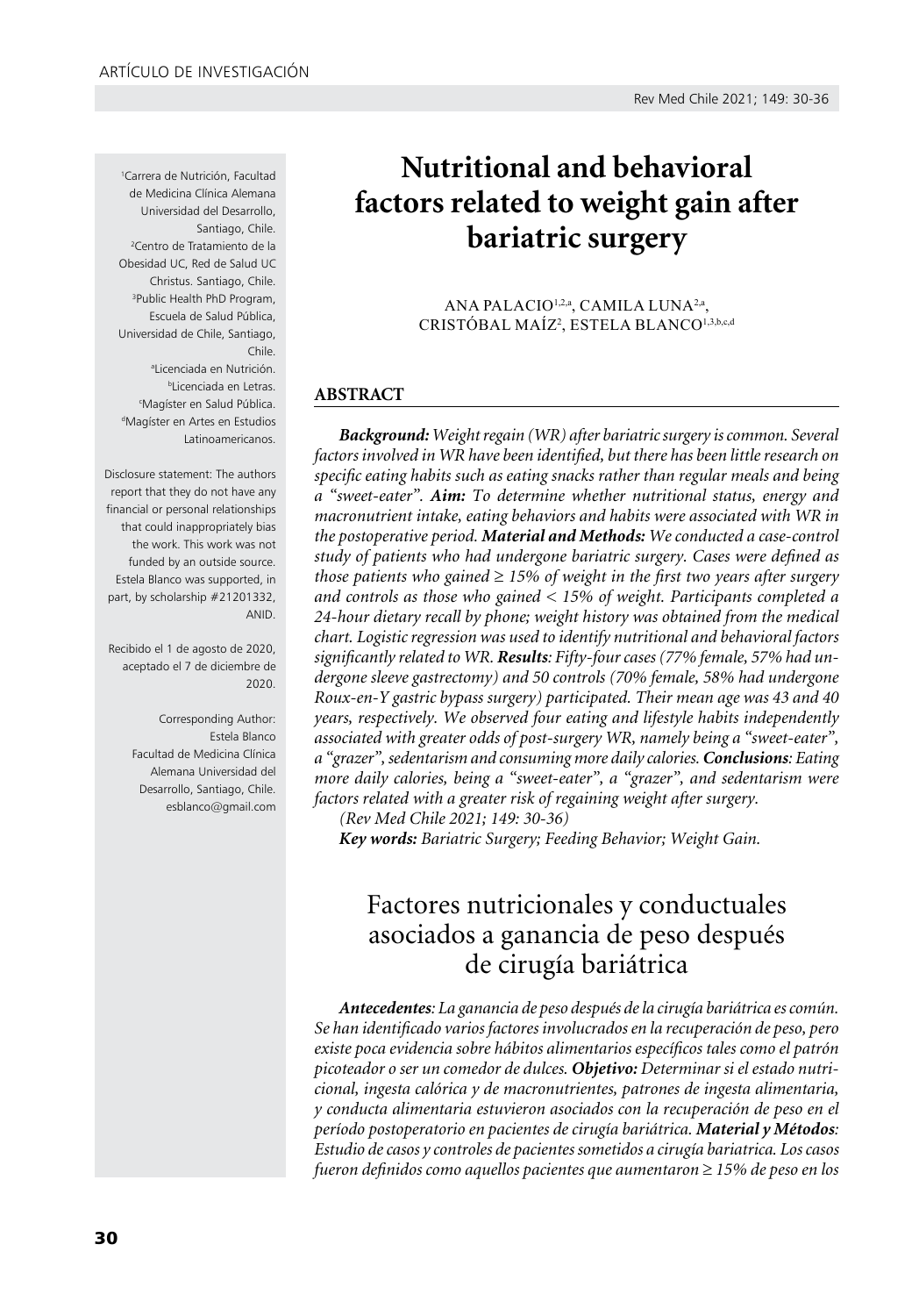*dos años siguientes a la cirugía, y los controles fueron aquellos que no tuvieron ganancia de peso. Los participantes respondieron telefónicamente un recordatorio de ingesta. El historial de peso se obtuvo de la ficha clínica. Se utilizó una regresión logística para identificar factores nutricionales y de comportamiento relacionados significativamente con la recuperación de peso. Resultados: Participaron 54 casos (77% mujeres; 58% sometidos a manga gástrica) y 50 controles (70 % mujeres; 58% sometidos a baipás gástrico). La edad promedio de ellos fue 43 y 40 años, respectivamente. Se observó cuatro hábitos alimentarios y de estilo de vida asociados independientemente con mayores probabilidades de ganancia de peso postcirugía: comedor de dulces, picoteador, sedentarismo y mayor ingesta calórica diaria. Conclusiones: Una mayor ingesta energética diaria, el consumo de dulces, los picoteos y el sedentarismo se relacionan con una mayor probabilidad de ganancia de peso en el postoperatorio de cirugía bariátrica.*

*Palabras claves: Cirugía Bariátrica; Conducta Alimentaria; Período Postopertorio.*

**Obesity represents one of the greatest glo-**<br>bal public health challenges. It is related<br>to a number of diseases, including type<br>2 diabetes. cardiovascular diseases. and cancer<sup>1</sup>. bal public health challenges. It is related to a number of diseases, including type 2 diabetes, cardiovascular diseases, and cancer<sup>1</sup>. Obesity rates vary greatly between countries with rates increasing in low- and middle-income countries, while stagnating in high-income countries<sup>2</sup>. In Chile, the prevalence of obesity among the general population has increased from 22.9% in 2009-2010 to 31.2% in 2016-20173 .

Bariatric surgery (BS) remains the most effective treatment for durable weight loss and improvement of comorbidities compared with non-surgical alternatives<sup>4</sup>. The two most commonly performed bariatric surgeries in the world are Roux-en-Y gastric bypass (RYGB) and sleeve gastrectomy (SG). After RYGB and SG the percentage of excess weight lost (EWL) is 62.5% and 53.2% at  $\geq$  5 years, respectively<sup>5</sup>. Meta-analysis has shown that there is no significant association between EWL and age at surgery, body mass index (BMI) and length of follow-up after the two procedures<sup>5</sup>.

Weight regain (WR) occurs frequently after BS<sup>6,7</sup>, usually occurring between 12 and 24 months after surgery<sup>5,8,9</sup>. There is no consensus regarding the magnitude of WR that defines surgery success or failure<sup>10</sup>. Some authors define regaining weight to achieve a  $BMI > 35$ , on increase in weight of > 10 kg from nadir, any WR, greater than 25% excess weight loss<sup>11</sup>.

It is clear that WR is multifactorial, however, further study is needed on how specific lifestyle, like eating habits relate to risk of WR after BS. The objective of this study was to identify nutritional and behavioral factors associated with WR and quantify nutritional differences in caloric and macronutrient intake among those who regained weight versus those who did not in the postoperative period.

#### **Methods**

We conducted a case-control study of patients who had undergone BS (RYGB or SG) at the Centro de Tratamiento de la Obesidad, Hospital Clínico de la Red de Salud UC-Christus in Santiago, Chile. As there is no standard definition of WR after surgery<sup>12,13</sup>, cases were defined as those patients with post-surgery weight gain of  $\geq 15\%$ two years post-surgery and controls were defined as having a post-surgery weight gain < 15%. In August-October 2012, study personnel contacted a convenience sample of potential participants. First, study personnel identified potential participants via review of the electronic medical record. Next, potential participants were contacted via telephone and invited to participate. The details of the study were explained, informed consent reviewed and an in-person appointment was scheduled to sign the consent form. After signing the consent form, patients were measured and weighed according to standard protocols and follow-up telephone appointments were scheduled to complete nutritional questionnaires. The study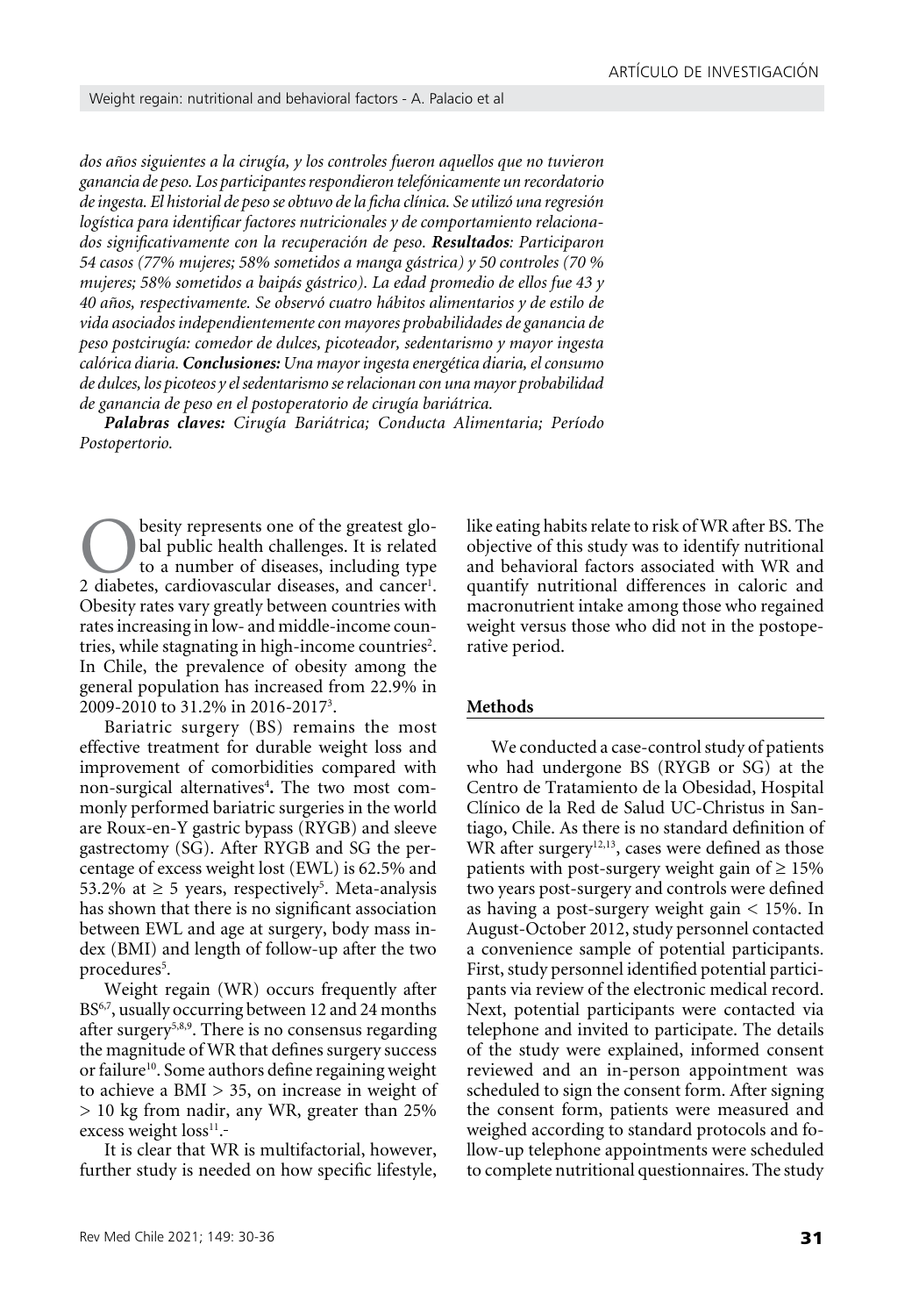was conducted in accordance with the Declaration of Helsinki and approved by the Ethics Committee of the Pontificia Universidad Católica de Chile. All participants signed informed consent.

Participants answered questions regarding weight history, eating habits, and completed 24 hour dietary recalls. Dietary recalls represented two weekdays and one weekend day, with values averaged to represent usual dietary intake. With respect to weight history, participants reported their pre-surgery weight, lowest weight post-surgery, and current weight. Information on weight history was verified in the medical record and weight measured in the in-person appointment. Percentage of excess weight loss and percentage of WR8 were calculated. Percentage of excess weight loss was classified as  $\lt$  50% and  $\ge$  50%, as this is identify as a threshold of a successful surgery $14$ . Post-surgery eating habits and behaviors were evaluated via a questionnaire that asked about food preferences (sugary/sweet, salty or both), frequency and quantities consumed. We classified a "grazer" as a person who ate snacks or small food portions several times a day without consuming a primary meal. A "sweet-eater" was defined as someone who eats 50% or more of carbohydrates consumed are simple carbohydrates. A "night eater" was defined as someone who 3 or more times per week consumed  $\geq 50\%$  of daily calories after 7 PM, who had difficulty sleeping, and who reported not being hungry at breakfast. Alcohol consumption was also determined and categorized in two groups: those dinking alcohol  $\geq 2$  times per week vs < 2 times per week. Quantity and type of alcohol consumed were also considered. Participants were asked if they consumed a daily multivitamin. Patients were considered active if physical activity  $(PA)$  was conducted  $> 3$  times per week for a minimum of 30 minutes. Lastly, average daily consumption of carbohydrates, protein and fat was estimated using data averaged from the three 24-hour dietary recalls using the Food Processor Software.

# *Statistical analysis*

Continuous variables were described with means and standard deviations or median and interquartile range, depending on distribution, and frequencies were reported for categorical variables. Bivariate analyses compared how individual variables differed within cases (those

with WR) and controls (those without WR). We used the Student t-test, Mann Whitney U or Fisher exact test, depending on variable type and distribution. Only one question was omitted by a participant. Thus, complete case analysis was utilized. Statistical significance was determined as p < 0.05. For multivariable analyses, we conducted an initial logistic regression model that included all covariates that were significantly related to WR in bivariate analyses. A final logistic regression model contained only statistically significant covariates for parsimony. All analyses were conducted using SPSS version 21 (Chicago, USA).

# **Results**

A total of 54 cases and 50 controls agreed to participate in the study. All participants completed the questionnaire. Table 1 describes demographics and pre-surgery anthropometry of the two groups. The number of males/females, age, type of surgery (RYGB vs SG), and time since surgery was similar in both groups. Pre-surgery weight was slightly higher among cases compared to controls: 108.5 vs 102 kg.

Bivariate results are shown in Table 2. We observed that cases were more likely to have been morbidly obese before surgery ( $BMI > 40 \text{ kg/m}^2$ ) compared to controls; 51.9 vs 24.0%,  $p < 0.004$ . No control had percentage of excess weight loss ≥ 50% immediately after surgery, while nearly 80% of those who regained weight post-surgery did  $(p < 0.05)$ . With respect to eating habits, being a "night eater", a "sweet-eater" and a "grazer" was more common among cases, compared to controls  $(p < 0.05)$ . Cases also had a higher daily caloric and carbohydrate intake ( $p < 0.05$ ).

An initial logistic regression model to test factors associated with WR included: having been morbidly obese pre-surgery, "night-eater", "sweet-eater", "grazer", daily vitamin intake, physically active, carbohydrate consumption and daily caloric intake. After adjusting for all other variables in the model, obesity pre-surgery, being a "night-eater", daily vitamin intake, and carbohydrate consumption were no longer related to odds of WR ( $p > 0.05$ ) and were thus removed for parsimony. The final logistic regression model is presented in Table 3. Adjusting for all other variables in the model, we observed four eating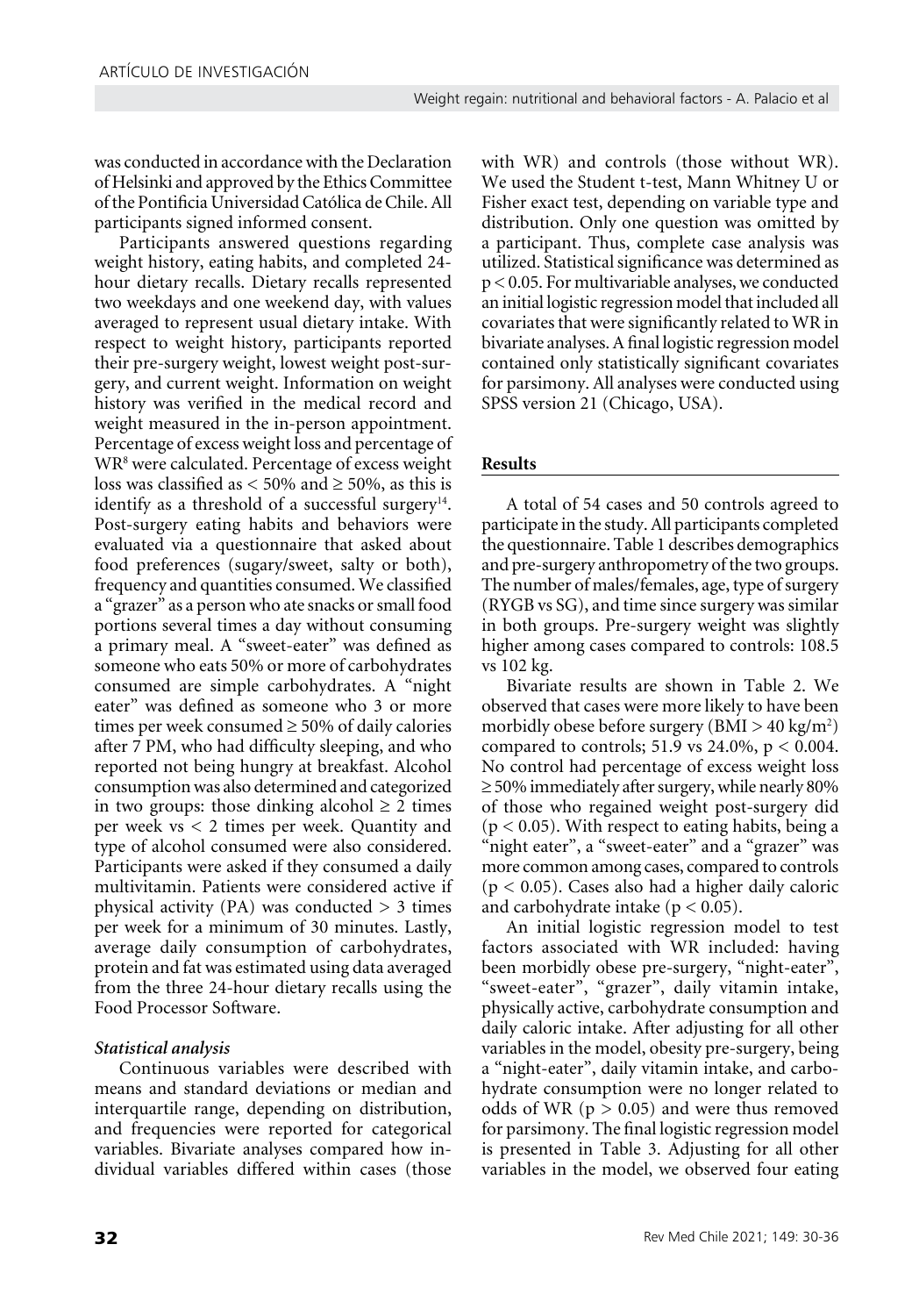|                                   | Post-surgery weight gain $\geq 15\%$<br>Yes ( $n = 54$ ) | $No (n = 50)$         | p-value |
|-----------------------------------|----------------------------------------------------------|-----------------------|---------|
| Sex<br>Female<br>Male             | 42 (77.8)<br>12(22.2)                                    | 35 (70.0)<br>15(30.0) | 0.36    |
| Age, years                        | $43.1 \pm 10.1$                                          | $40.8 \pm 10.1$       | 0.24    |
| Pre-surgery weight, kilograms     | 108.5 (78-173)                                           | 102 (72-158)          | 0.05    |
| Surgery Type<br><b>RYGB</b><br>SG | 23(42.6)<br>31(57.4)                                     | 29(58.0)<br>21(42.0)  | 0.11    |
| Time since surgery, years         | $7.5(4-15)$                                              | $7(4-13)$             | 0.14    |

## Table 1. Demographic and anthropometric variables between those with post-surgery weight gain ≥ 15% (cases) versus 15% (control)

Variables are means ± standard deviation, median (interquartile range) or n (%). RYGB: Roux-en-Y gastric bypass; SG: sleeve gastrectomy.

|  | "Table 2. Bivariate results: independent relationships between covariates and post-surgery weight gain |
|--|--------------------------------------------------------------------------------------------------------|
|--|--------------------------------------------------------------------------------------------------------|

|                                                                                                 | Yes ( $n = 54$ )<br>$n \ (\%)$                             | Post-surgery weight gain $\geq 15\%$<br>$No (n = 50)$<br>$n$ (%) | p-value <sup>b</sup>        |
|-------------------------------------------------------------------------------------------------|------------------------------------------------------------|------------------------------------------------------------------|-----------------------------|
| Pre-operative BMI (kg/m <sup>2</sup> )<br>$<$ 40<br>>40                                         | 26(48.1)<br>28 (51.9)                                      | 38 (76.0)<br>12(24.0)                                            | 0.004                       |
| % of excess weight loss after surgery<br>< 50%<br>$\geq 50\%$                                   | 11(20.4)<br>43 (79.6)                                      | 50 (100)<br>0(0)                                                 | < 0.001                     |
| "Night eater"<br>No<br>Yes                                                                      | 37 (68.5)<br>17(31.5)                                      | 44 (88.0)<br>6(12.0)                                             | 0.017                       |
| "Sweet-eater"<br><b>No</b><br>Yes                                                               | 21(38.9)<br>33(61.1)                                       | 45 (90.0)<br>5(10.0)                                             | < 0.001                     |
| "Grazer"<br><b>No</b><br>Yes                                                                    | 12(22.2)<br>42 (77.8)                                      | 46 (92.0)<br>4(8.0)                                              | < 0.001                     |
| Drinks alcohol<br><b>No</b><br>Yes                                                              | 28(51.9)<br>26(48.1)                                       | 33 (66.0)<br>17(34.0)                                            | 0.143                       |
| Takes daily vitamin<br><b>No</b><br>Yes                                                         | 43 (79.6)<br>11(20.4)                                      | 21(42.0)<br>29 (58.0)                                            | < 0.001                     |
| Physically active <sup>c</sup><br><b>No</b><br>Yes                                              | 49 (90.7)<br>5(9.3)                                        | 12(26.0)<br>37 (74.0)                                            | < 0.001                     |
| Intake alimentary<br>Calorie intake, (calories)<br>Carbohydrates, (grams)<br>Carbohydrates, (%) | $1791 \pm 488.9$<br>190.8 (64.4-365.0)<br>$41.56 \pm 10.2$ | $1317 \pm 191.0$<br>119.9 (49.0-191.0)<br>$36.71 \pm 7.5$        | < 0.001<br>< 0.001<br>0.009 |

ªVariables expressed as number (%), median (interquartile range) or mean (standard deviation). <sup>b</sup>p-value for Fisher exact, t-test or Mann Whitney U test. Missing = 1 from control group. BMI = body mass index. kg = kilograms. m= meters.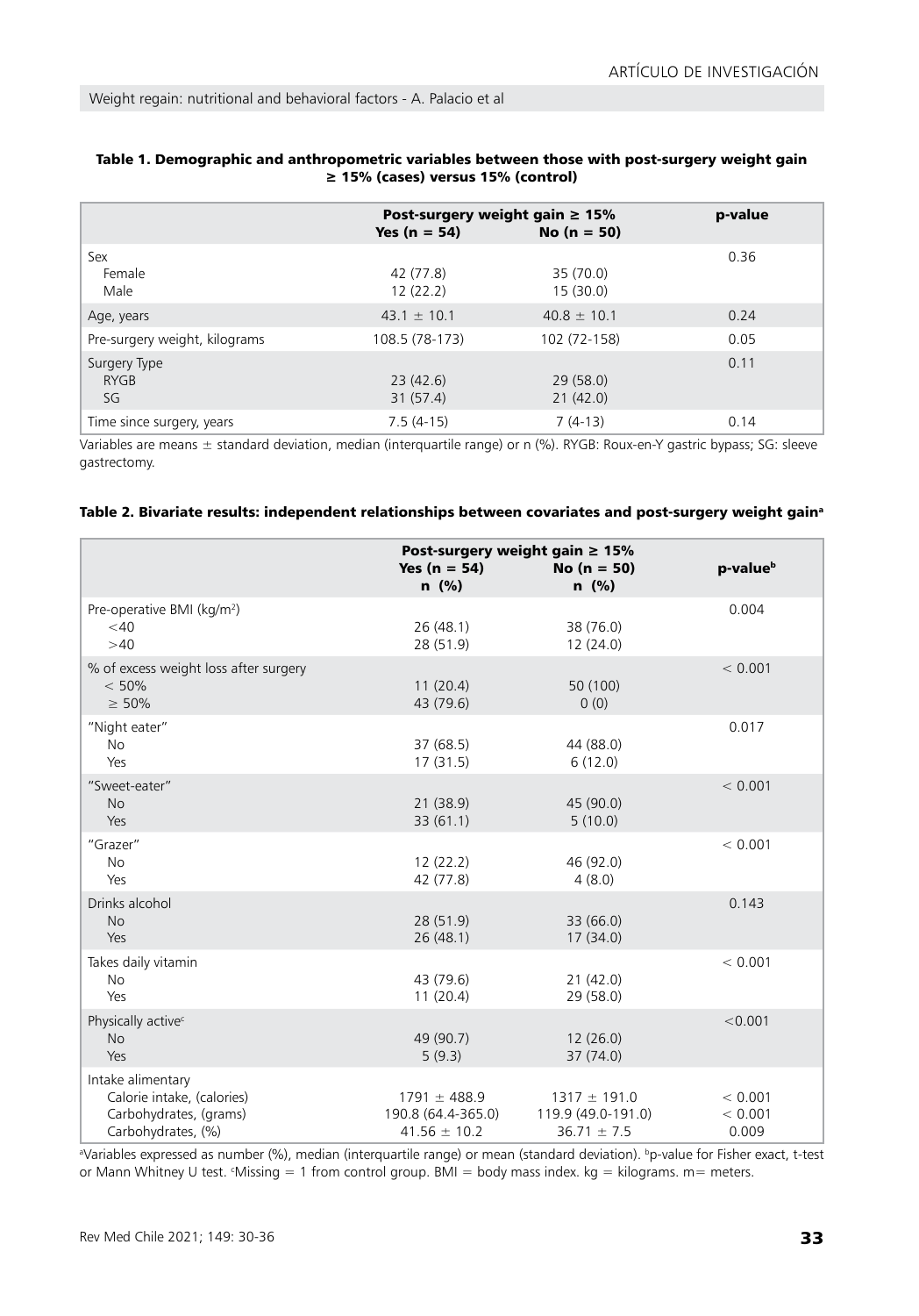Table 3. Final multivariable logistic regression model of correlates of post-surgery weight gain

|                                     | OR  | 95% CI      |
|-------------------------------------|-----|-------------|
| "Sweet-eater"                       | 97  | $11 - 832$  |
| "Grazer"                            | 144 | $38 - 1502$ |
| Daily calorie intake (per 100 Kcal) | 1.3 | $11 - 19$   |
| Not physically active               | 253 | $39 - 1620$ |

 $OR = odds$  ratio.  $CI = Confidence$  interval.

and lifestyle habits independently associated with greater odds of post-surgery WR of  $\geq$  15%: being a "sweet-eater" (Odds ratio  $(OR) = 9.7, 95\%$ Confidence Interval (CI) 1.1-83.2), a "grazer"  $(OR = 14.4, 95\% \text{ CI } 3.8-150.2), \text{ not being phy-}$ sically active  $(OR = 25.3, 95\% \text{ CI } 3.9{\text -}162.0)$ and consuming more daily calories (OR per 100 kcal = 1.3, 95% CI 1.1-1.9).

#### **Discussion**

In this study of Chilean patients who underwent BS evaluated, on average, 7 years after surgery, we identified several eating habits that related to greater odds of having regained weight after surgery. Being a "sweet eater", defined as consuming largely simple carbohydrates, and being a "grazer"–a person who eats several small snacks, without a main meal, were both related to significantly higher odds of post-surgery weight gain. Additionally, eating 100 additional daily calories was associated with a 30% increase in odds of WR. Finally, most of the subjects with WR were sedentary.

The present study showed that a higher intake of sweets and the habit of "grazing" were both related to higher odds of WR. However, results related to these habits are mixed. At least two studies conducted up to 2 years after surgery have not reported associations with WR15,16. On the other hand, our results are in accordance with the work of Freire and colleagues, who report sweet and snack eating related to WR<sup>17</sup> and, in another study that reported fewer cravings for sweets has been related to better weight loss outcomes<sup>18</sup>. The literature shows that frequent consumption of snacks high in fat and sugar could lead to excessive energy intake from carbohydrates and

this behavior may reduce the ability to maintain weight loss<sup>19</sup>, however, we were unable to identify articles relating the singular habit of sweet eating and WR after surgery. It is clear that more study is needed on these eating habits, as results are still inconclusive. In the meantime, sweet eating and "grazing" behaviors should not be viewed as potentially predictive of post-surgery WR.

Nearly half (44%) of the overall sample was classified as "grazers", a prevalence similar to that reported by Kofman and colleagues  $(47\%)^{20}$ . These researchers suggest that grazing may be the clinical manifestation of disordered eating following surgery, as binge eating, for example, is difficult in the post-operative period due to a smaller gastric capacity. In our study, grazing, independent of sweet eating, PA, and increased caloric intake related to higher odds of WR. This is an important contribution, as it is often difficult to disentangle overlapping eating habits. In addition, grazing is not only important for WR, but has been related to lower perceived quality of life after surgery<sup>20</sup>.

BS impacts caloric intake, most notably in the period immediately following surgery. Over time, however, caloric intake is less restrained, which contributes to postoperative WR. The Swedish Obese Subjects Trial has reported intakes of just under 2000 kcal/day at 4-10 years after surgery<sup>21</sup>, values higher than what we observed in our study, which may relate to leisure time PA or under or over reporting in one of the studies. We observed a 30% increase in odds of WR for every 100 additional calories consumed post-surgery. While in our study, participants were interviewed on average 7 years after surgery, eating habits that led to WR (or not) may have been established early after surgery.

A potential benefit of BS is making PA more possible for patients. In addition, PA is an important health habit that protects against WR. After BS, patients are counseled to adhere a healthy lifestyle that includes daily exercise for at least 30 minutes. In our study, although our definition of being physically active was more lenient (30 minutes of  $PA > 3$  times per week), only 9.3% of subjects who regained weight and 40.7% of the overall sample reported being active. The prevalence of PA in the postoperative period appears to vary greatly in studies conducted in other countries, although exact comparisons are difficult as studies use different definitions of PA. Compared to one study conducted in Brazil, using a similar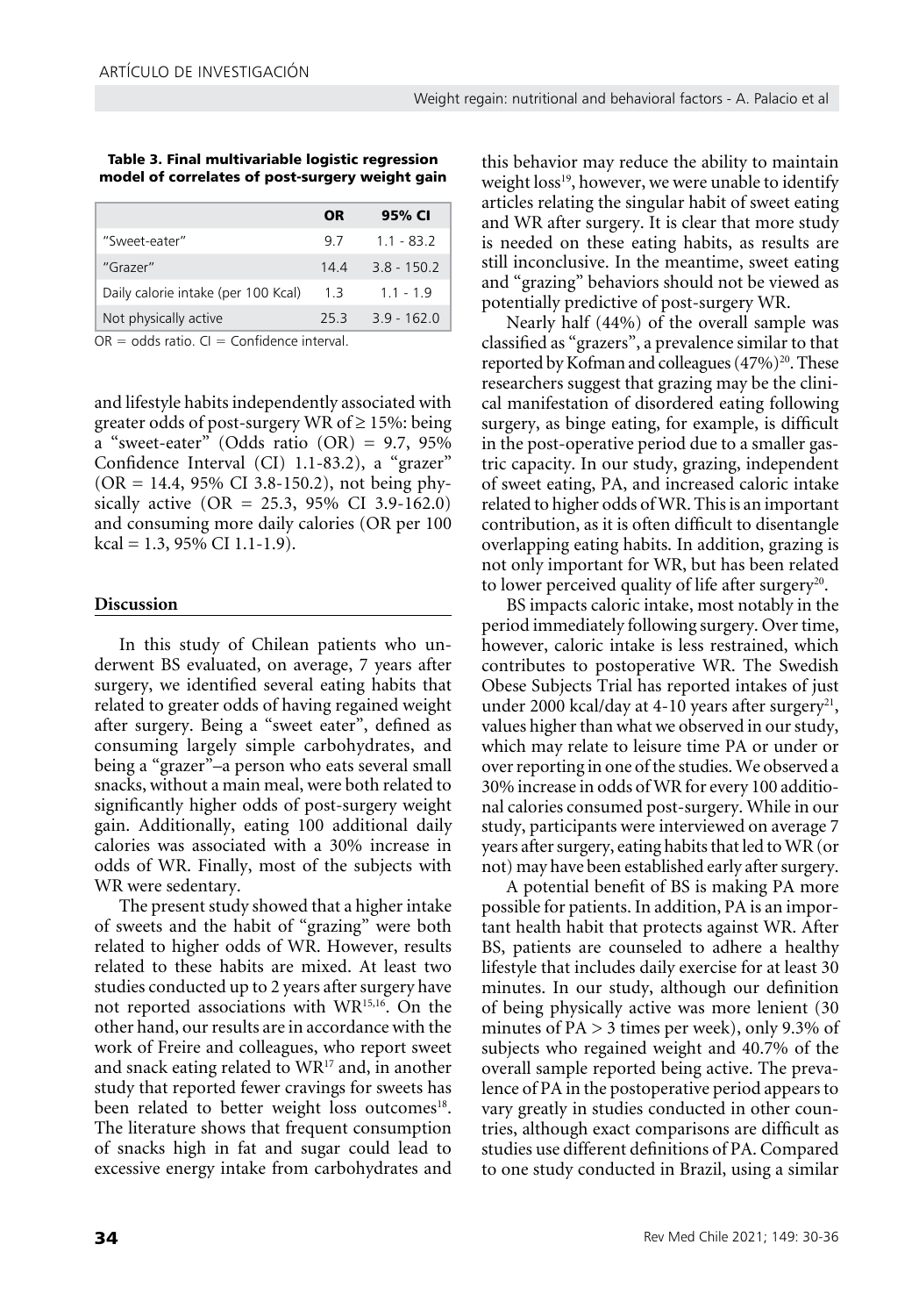definition for PA, our sample had lower rates, especially among who regained weight. Among patients who had undergone surgery between 1 and 7 years prior to study participation, Horta Freire and colleagues reported that 45% of patients who regained weight and 55% of patients overall were physically active17. In multivariable analyses, we found that not being physically active was related to higher odds of WR, which is consistent with other reports<sup>17</sup>, although the magnitude of effect was much higher in our study ( $OR = 25.3$ ). This may relate to the overall low rate of PA among Chilean adults, compared to other countries. In the most recent national health survey (2016 -  $2017$ <sup>3</sup>, only 13.8% of Chileans between 30 and 49 years of age are physically active<sup>3</sup>. In Brazil, by contrast, 29.8% of adults surveyed in a nationally representative study report being PA at least 3 times per week<sup>22</sup>. While intervention studies to increase PA among patients undergoing bariatric surgery following the intervention have shown  $improvements<sup>23</sup>$ , studies are needed to test whether the same interventions are successful in a context where overall rates of PA among adults are so low.

Our results should be interpreted considering several limitations. First, the sample size was a limitation, which led to very large confidence intervals of our estimates. A greater sample size would have allowed for greater precision of estimates. Second, we did not evaluate eating habits and PA before surgery. Changing habits between the pre and postoperative period might be particularly important with respect to WR24. In addition, our sample size and design (case-control) may limit our ability to generalize to a larger population of bariatric patients, however, our findings can be used for hypothesis generation or as preliminary information for a subsequent, larger prospective study. Understanding habits preoperatively could assist interdisciplinary treatment teams to tailor post-operative counseling and intervention (if available). Finally, much of the information was obtained via telephone appointments. Although information was confirmed, when possible (weight measurements pre- and post-surgery and current weight) with objective measurements available in the medical chart, data maybe be subject to information bias. Our study focused on behavioral and nutritional factors that may relate to WR and did not include other causes of WR such as associated metabolic or psychological

pathologies or gastric remnant dilation. Future studies may consider including these factors in order to determine the relative importance of each, and on the other hand more studies are needed to validate our findings and should, ideally, prospectively collect information on eating habits and WR. Determining which eating habits relate to WR at which time point, is important for tailoring pre- and post-surgery counseling.

## **Conclusions**

Factors independently associated with greater odds of WR among our sample of Chilean adults were the dietary habits of "grazing" and being a "sweets eater", eating additional calories, and not being physically active. Identifying these factors in the pre-operative period may help to better tailor preparation for surgery and post-operative follow-up in order to prevent excessive post-surgical WR. The factors associated with better prognosis remain controversial and may be particular to each population or multidisciplinary therapeutic approach. Understanding the reasons behind unfavorable outcomes may contribute to create specific guidelines for these patients.

*Disclosures:* The authors report no conflicts of interest.

#### **References**

- 1. Fruh SM. Obesity: Risk factors, complications, and strategies for sustainable long-term weight management. J Am Assoc Nurse Pract. 2017; 29 (S1): S3-S14.
- 2. Templin T, Hashiguchi TCO, Thomson B, Dieleman J, Bendavid E. The overweight and obesity transition from the wealthy to the poor in low- and middle income countries: A survey of household data from 103 countries. PLoS Med. 2019; 27, 16 (11): e1002968.
- 3. Ministerio de Salud de Chile. Encuesta Nacional de Salud 2016-2017. Primeros resultados. Dep Epidemiol Div Planif Sanit Subsecr Salud Pública 2017.
- 4. Colquitt JL, Pickett K, Loveman E, Frampton GK. Surgery for weight loss in adults. Cochrane Database Syst Rev. 2014; 8 (8): CD003641.
- 5. Golzarand M, Toolabi K, Farid R. The bariatric surgery and weight losing: a meta-analysis in the long- and very long-term effects of laparoscopic adjustable gastric